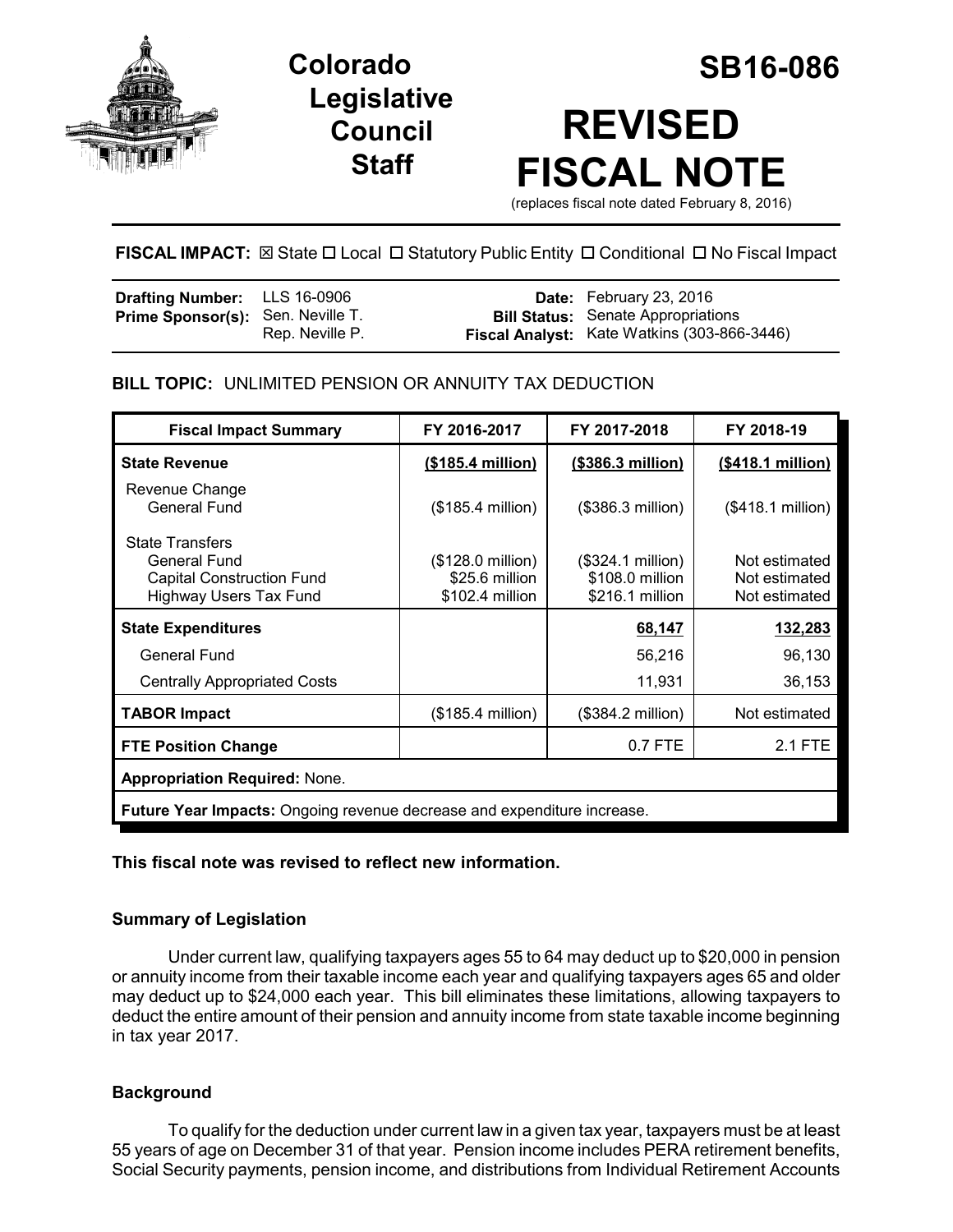(IRAs) and tax-deferred savings plans. Persons receiving a survivor benefit, regardless of age, also qualify for the deduction. As of tax year 2014, 426,302 Colorado taxpayers claimed the deduction under current law. The average deduction amount for these taxpayers was \$20,859, which translates to an average taxpayer savings of \$966.

#### **State Revenue**

This bill is estimated to **reduce General Fund revenue by \$185.4 million in FY 2016-17 (half-year impact), \$386.3 million in FY 2017-18, and \$418.1 million in FY 2018-19.** In future fiscal years, the revenue impact is expected to grow with the population of those ages 55 and older and with growth in retirement income.

*Data and assumptions.* Revenue estimates are based on taxpayer data from the Colorado Department of Revenue statistics of income. The revenue impact of the deduction under current law and under this bill in tax year 2017 and beyond were estimated as follows:

- The actual number of taxpayers claiming the deduction was grown by the Colorado state Demographer's population forecast for those ages 55 and older.
- The average deduction claimed under current law and estimated average deduction under this bill was grown by the compound average annual growth rate in the average deduction for the four years prior to the 2007-09 recession.
- Average deduction amounts were then multiplied by the projected number of taxpayers claiming the deduction.

Finally, the projected total revenue impact under current law was subtracted from the total revenue estimate under this bill to arrive at a revenue impact estimate. Table 1 compares the projected taxpayer and state revenue impacts under current law and under this bill for tax years 2017, 2018, and 2019.

| Table 1. Comparison of Taxpayer and State Revenue Impacts Under Current Law and SB16-086                                                                                     |                                                              |                                                     |                                                     |
|------------------------------------------------------------------------------------------------------------------------------------------------------------------------------|--------------------------------------------------------------|-----------------------------------------------------|-----------------------------------------------------|
| Tax Year                                                                                                                                                                     | 2017                                                         | 2018                                                | 2019                                                |
| <b>Current Law</b><br>Average Deduction<br>Average Taxpayer Savings*<br>Number of Taxpayers Claiming Deduction<br>State General Fund Revenue Impact                          | \$22,004<br>\$1,019<br>471,061<br>$($479.9 \text{ million})$ | \$22,803<br>\$1,037<br>485.048<br>(\$503.1 million) | \$23,213<br>\$1,056<br>498,488<br>(\$526.3 million) |
| <b>SB 16-086</b><br><b>Average Deduction</b><br>Average Taxpayer Savings*<br>Number of Taxpayers Claiming Deduction<br>State General Fund Revenue Impact                     | \$40,427<br>\$1,872<br>471,061<br>(\$881.7 million)          | \$41,739<br>\$1,933<br>485,048<br>(\$937.4 million) | \$43,094<br>\$1,995<br>498,488<br>(\$994.6 million) |
| Increase/(Decrease) from Current Law<br><b>Average Deduction</b><br>Average Taxpayer Savings*<br>Number of Taxpayers Claiming Deduction<br>State General Fund Revenue Impact | \$18,423<br>\$853<br>0<br>(\$401.8 million)                  | \$19,339<br>\$895<br>(\$434.3 million)              | \$20,291<br>\$939<br>(\$468.3 million)              |

*\* Calculated as the average deduction multiplied by the state income tax rate of 4.63 percent.*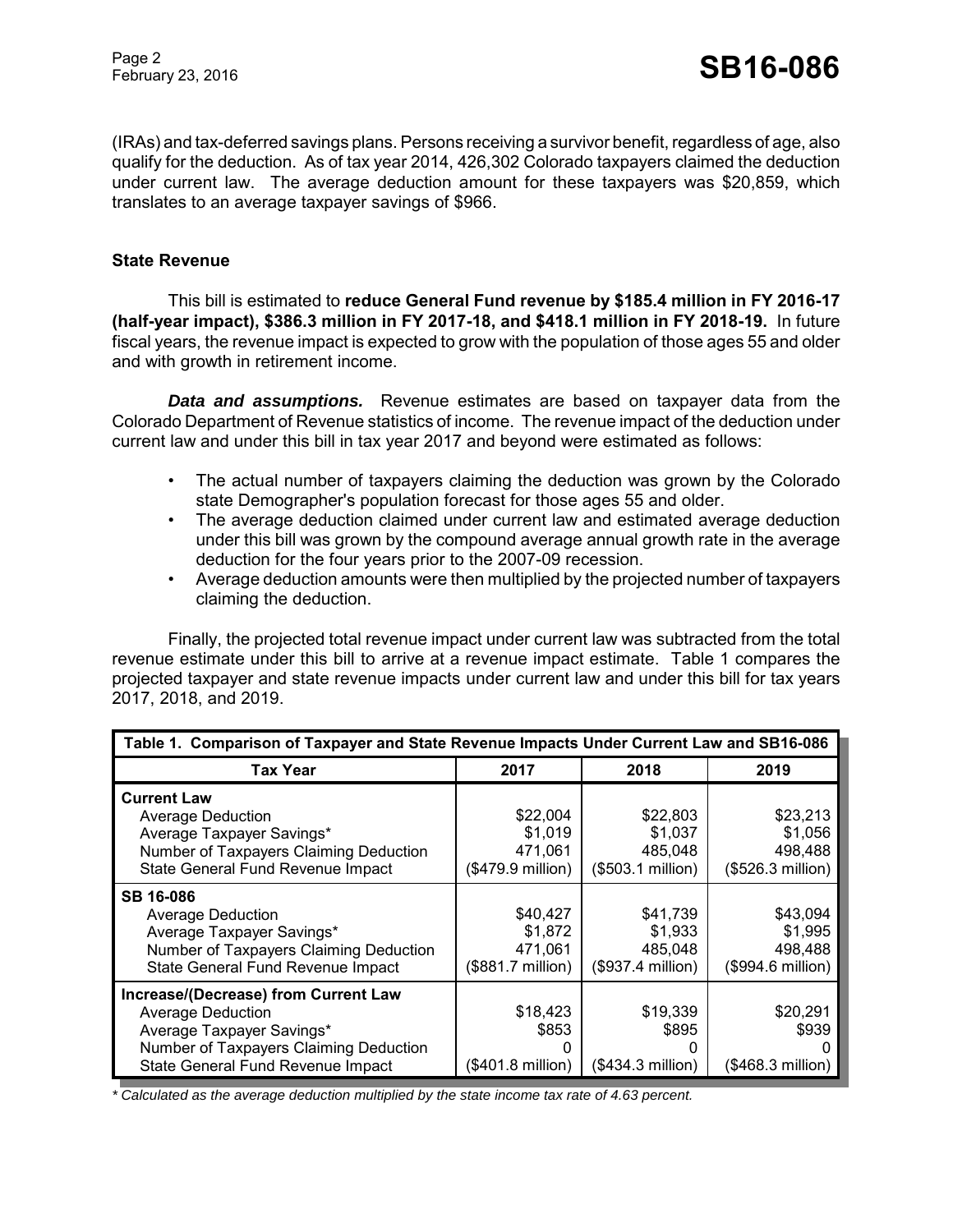#### **TABOR Impact**

This bill reduces state revenue to the General Fund, which will reduce the amount of money required to be refunded under TABOR. TABOR refunds are paid out of the General Fund. Table 2 shows the projected impact on the mechanisms used to refund the TABOR surplus in current law. Revenue is refunded in the year following the year in which it is collected. This bill is expected to reduce the TABOR surplus by \$185.4 million in FY 2016-17, reducing the amount of revenue refunded through the Six Tier Sales Tax Refund by an equal amount. This bill is expected to eliminate the TABOR surplus in FY 2017-18, and reduce revenue subject to TABOR by an additional \$2.1 million.

| Table 2. Impact of SB16-086 on Current Refund Mechanisms                                                                                                 |                                                                     |                                                                                        |  |
|----------------------------------------------------------------------------------------------------------------------------------------------------------|---------------------------------------------------------------------|----------------------------------------------------------------------------------------|--|
|                                                                                                                                                          | FY 2016-17 Surplus<br>FY 2017-18 Refund<br>Tax Year 2017            | <b>FY 2017-18 Surplus</b><br>FY 2018-19 Refund<br>Tax Year 2018                        |  |
| <b>Current Law</b><br>Revenue above the TABOR limit<br>Income Tax Rate Reduction<br>Sales Tax Refund                                                     | \$191.6 million<br>191.6 million                                    | \$384.2 million<br>232.9 million<br>151.3 million                                      |  |
| <b>SB 16-086</b><br>Revenue above the TABOR limit<br>Income Tax Rate Reduction<br>Sales Tax Refund                                                       | 6.2 million<br>6.2 million                                          |                                                                                        |  |
| <b>Change from Current Law</b><br>Revenue above the TABOR limit<br>Income Tax Rate Reduction<br>Sales Tax Refund<br><b>Total Change from Current Law</b> | $(185.4 \text{ million})$<br>$(185.4$ million)<br>(\$185.4 million) | $(384.2 \text{ million})$<br>(232.9 million)<br>$(151.3$ million)<br>(\$384.2 million) |  |

*Source: Legislative Council Staff December 2015 forecast.*

#### **State Transfers**

When the TABOR surplus is between 1.0 percent and 3.0 percent of General Fund revenue, the SB 09-228 transfers are halved; when the TABOR surplus exceeds 3.0 percent, the Senate Bill 09-228 transfers are suspended. This bill will reduce the TABOR surplus in FY 2016-17 and FY 2017-18 to below 1.0 percent of General Fund revenue. In FY 2016-17, this will increase the amount of money transferred to the Capital Construction Fund by \$25.6 million and the Highway Users Tax Fund by \$102.4 million. In FY 2017-18, this will increase the amount of money transferred to the Capital Construction Fund by \$108.1 million and the Highway Users Tax Fund by \$216.1 million.

#### **State Expenditures**

This bill will **increase state General Fund expenditures by \$68,147 and 0.7 FTE in FY 2017-18, and by \$132,283 and 2.1 FTE beginning in FY 2018-19 for the Department of Revenue.** Costs include personal services, operating expenses, programming, testing, and form change costs, as summarized in Table 3.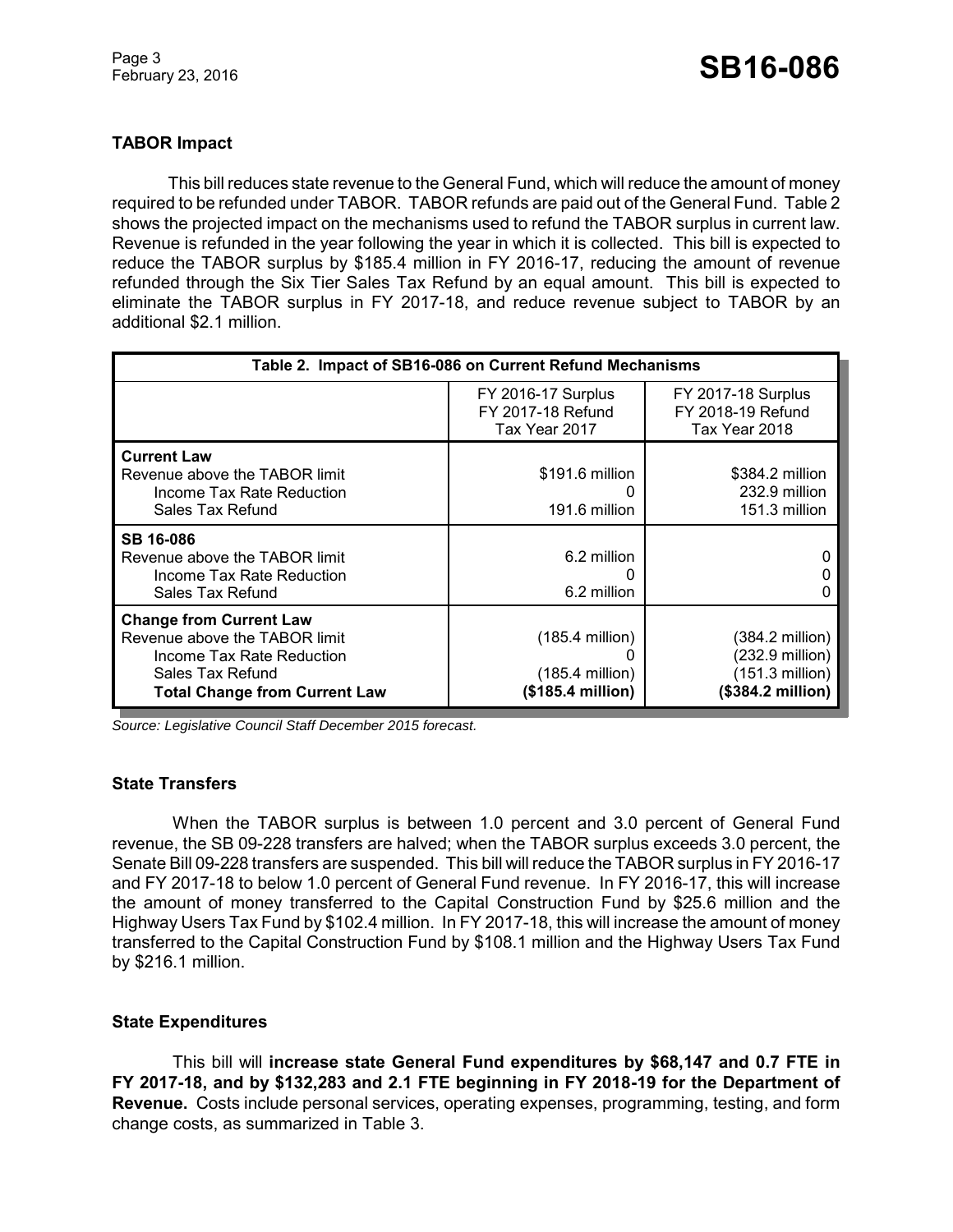| Table 3. Expenditures Under SB 16-086       |            |            |            |  |
|---------------------------------------------|------------|------------|------------|--|
| <b>Cost Components</b>                      | FY 2016-17 | FY 2017-18 | FY 2018-19 |  |
| <b>Personal Services</b>                    |            | \$29,810   | \$89,432   |  |
| FTE.                                        |            | 0.7        | 2.1        |  |
| Operating Expenses and Capital Outlay Costs |            | 5,368      | 6,698      |  |
| Programming and Form Change Costs           |            | 17,200     |            |  |
| <b>GenTax Testing Costs</b>                 |            | 3,838      |            |  |
| Centrally Appropriated Costs*               |            | 11,931     | 36,153     |  |
| <b>TOTAL</b>                                |            | \$68,147   | \$132,283  |  |

*\* Centrally appropriated costs are not included in the bill's appropriation.*

*Department of Revenue.* This bill requires changes to the Department of Revenue's GenTax software system. Changes are programmed by a contractor at a rate of \$200 per hour. The changes in this bill are expected to increase General Fund expenditures by \$16,000, representing 80 hours of programming. GenTax testing for this bill will require the expenditures for contract personnel totaling \$3,838, representing 160 hours of testing at a rate of \$24 per hour. Additionally, this bill will require ongoing allocation of 2.1 FTE to answer taxpayer inquiries at the department's call center. This assumes that 5 percent of taxpayers claiming the deduction will require assistance. The allocation in FY 2017-18 is 0.7 FTE to account for the General Fund employee paydate shift. No additional verification or audit workload is expected because federal tax data can be used to verify the taxpayer income.

*Department of Personnel and Administration.* Scanning and imaging software will require modification to implement changes to the deduction. This will require \$1,200 for individual income tax form 104CR in FY 2017-18 reappropriated from the Department of Revenue to the document management line for the Department of Personnel and Administration.

*Centrally appropriated costs.* Pursuant to a Joint Budget Committee policy, certain costs associated with this bill are addressed through the annual budget process and centrally appropriated in the Long Bill or supplemental appropriations bills, rather than in this bill. The centrally appropriated costs subject to this policy are estimated in the fiscal note for informational purposes and summarized in Table 4.

| Table 4. Centrally Appropriated Costs Under SB16-086                    |            |            |            |  |
|-------------------------------------------------------------------------|------------|------------|------------|--|
| <b>Cost Components</b>                                                  | FY 2016-17 | FY 2017-18 | FY 2017-18 |  |
| Employee Insurance (Health, Life, Dental, and<br>Short-term Disability) |            | \$5,600    | \$16,799   |  |
| Supplemental Employee Retirement Payments                               |            | 2.551      | 8,014      |  |
| <b>Leased Space</b>                                                     |            | 3,780      | 11,340     |  |
| <b>TOTAL</b>                                                            |            | \$11,931   | \$36,153   |  |

#### **Effective Date**

The bill takes effect August 10, 2016, if the General Assembly adjourns on May 11, 2016, as scheduled, and no referendum petition is filed.